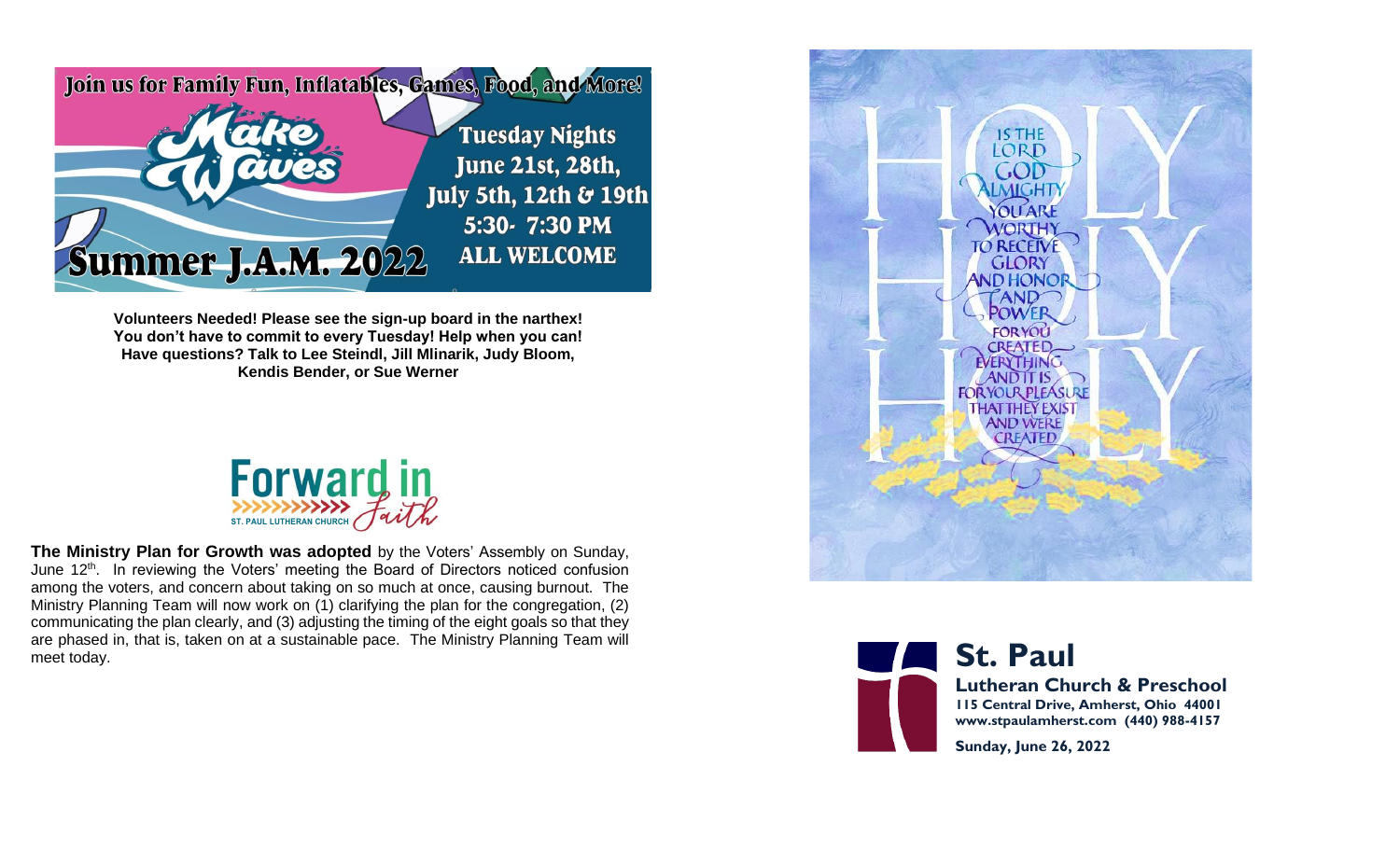**IN TODAY'S WORSHIP:** Worship is something that we tend to think of as restricted to only an hour a week in a church building. Yet worship is so much more! You worship whatever it is you consider most important to you, whatever or whoever you trust most, even whatever you fear most. Today the message of Revelation chapter four gives you a reason to ask, "Who or what do you worship?" "How often do you worship?" "Why do you worship?"

**PRAYER BEFORE WORSHIP:** O Almighty God, who pours out on all who desire it the spirit of grace and of supplication: Deliver us, when we draw near to You, from coldness of heart and wanderings of mind, that with thoughts focused on You and hearts filled with love for You we may worship You in spirit and in truth; through Jesus Christ our Lord. Amen.

**Outdoor Worship Service Today -** Today's 10AM worship service is outdoors (weather permitting). Meet under the big maples on the front lawn of the parsonage, along Central Drive. Future outdoor worship services are on July 24th and August 28th. In case of rain we move inside.



## **VOLUNTEER APPRECIATION SUNDAY**

Today we are expressing appreciation to all volunteer to serve Jesus in a ministry of St. Paul. There are so many people who serve, in so many different ways! You build up the faith of the people who are present, and reach out to those who are not yet present. *THANK YOU!* The Board of Directors has a gift to each, as a token of our appreciation! Stop by the table in the narthex, please!

**Please fill out a Communication Card in the pew, and pass it towards the center aisle anytime in the first half of the worship service**. You may also use the yellow card in your pew to write down prayer requests for needs or praises. Ushers will gather them during the hymn prior to the sermon. This means you will no longer need to stop on the way into worship to complete one. Offerings will continue to be collected at the doors.

**Ushers are standing by to assist you** in locating a seat, directing you to restrooms, coat racks, and any other help you might need.

**Kids' Activity Bags** are filled with crayons and coloring booklets, and other quiet things to keep kids' attention. They are in the back of the worship center or see an usher for these.

**Altar Flowers given to God's glory by** Karie Coffman in memory of her mother, Diane Coffman.

**A Red-White-&Blue Gift for Your New Neighbor.**A beautiful gift basket filled with patriotic, gifts is perfect for July 4th. It is ready for *you* to give to *your* new neighbor! It's a great way to meet a new neighbor and invite them to church. All you need to do is write down the address on an entry form in the narthex. Do it today!

| This Week For The Lord             | <b>Looking Ahead One Week</b>      |
|------------------------------------|------------------------------------|
| 6/26 Worship 8:30 AM               | 7/3 Food Collection                |
| Holy Communion 10 AM               | Holy Communion 8:30 AM             |
| 6/28 Seasoned Saints 10 AM         | Worship 10 AM                      |
| Make Waves - Summer J.A.M. 5:30 PM | 7/5 Seasoned Saints 10 AM          |
|                                    | Make Waves - Summer J.A.M. 5:30 PM |
|                                    |                                    |
|                                    |                                    |
|                                    |                                    |
|                                    |                                    |

## **Serving in God's House:**

| Rev. Paul Werner                             |
|----------------------------------------------|
| Luca Cantone                                 |
| Jeff Krupp (E) Bruce McGlothlin, Bob Steindl |
| Christine Krupp (E) Sue Werner (L)           |
| Ron & Cindy Klein (E)                        |
| Karie Coffman                                |
|                                              |
| John Kirschner, John Cartmell, Ron Klein     |
|                                              |

## **St. Paul Lutheran Church & Preschool**

**Sunday Worship Services: 8:30**AM **& 10**AM **In-Person or Live Stream** @ [www.stpaulamherst.com](http://www.stpaulamherst.com/) **Church/Office: 440-988-4157 Fax: 440-988-5436 E-Mail: churchoffice@stpaulamherst.com Church Website: stpaulamherst.com Rev. Paul G. Werner, Pastor - Office: (440)988-4157 Cell: (586)201-3302 Beth Naro, Preschool Director – Preschool Phone: (440)988-5427 Luca Cantone, Summer Organist**